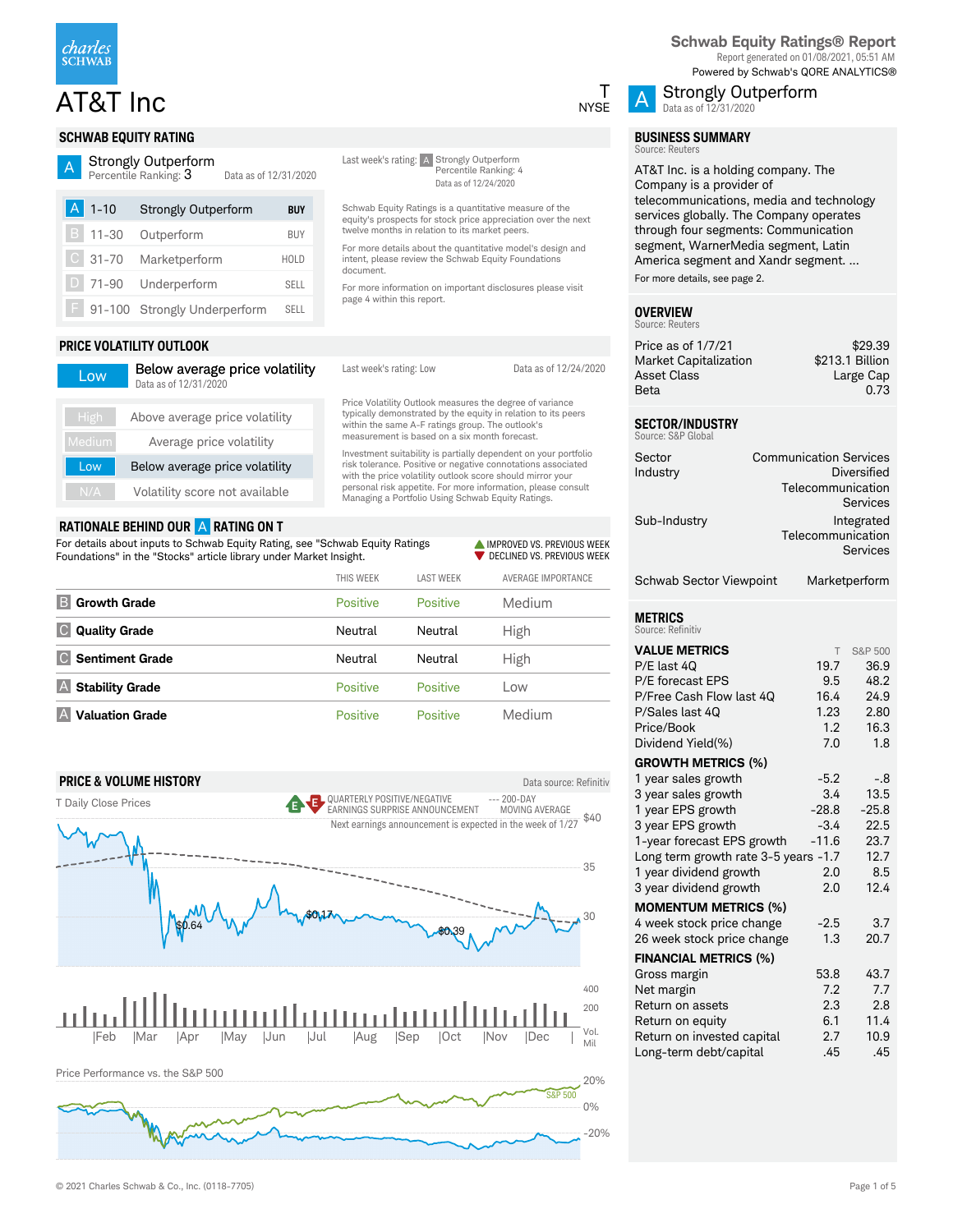

### **EARNINGS PER SHARE** EXAMPLE THE STATE OF THE STATE EXAMPLE THE STATE EXAMPLE THE EXAMPLE EXAMPLE THE STATE EXAMPLE THE STATE OF THE STATE OF THE STATE OF THE STATE OF THE STATE OF THE STATE OF THE STATE OF THE STATE OF TH

| Fiscal Year ending   |        |                        |                        | Quarterly \$ |            |             | Annual \$        |         |         |      |         |       |
|----------------------|--------|------------------------|------------------------|--------------|------------|-------------|------------------|---------|---------|------|---------|-------|
| in December          |        | 2019<br>Q <sub>4</sub> | 2020<br>Q <sub>1</sub> | 2020<br>Q2   | 2020<br>Q3 | 2020<br>Q4E |                  | 2016    | 2017    | 2018 | 2019    | 2020E |
|                      | \$0.75 |                        | 0.64                   |              |            | 0.73        | \$4.00           |         |         | 2.74 |         | 3.16  |
|                      | \$0.50 | 0.33                   |                        |              | 0.39       |             | \$3.00<br>\$2.00 | 2.10    | 1.49    |      | 1.89    |       |
|                      | \$0.25 |                        |                        | 0.17         |            |             | \$1.00           |         |         |      |         |       |
|                      | \$0.00 |                        |                        |              |            |             | \$0.00           |         |         |      |         |       |
| vs. prior year (%)   |        | 3.5                    | $-2.3$                 | $-6.7$       | $-19.1$    | --          |                  | $-11.3$ | $-29.2$ | 84.5 | $-30.9$ |       |
| Earnings Surprise(%) |        | $-$                    |                        |              |            | --          |                  |         |         |      |         |       |
| # of analysts        |        | 25                     | 20                     | 24           | 23         | 23          |                  | 29      | 28      | 27   | 29      | 26    |
|                      |        |                        |                        |              |            |             |                  |         |         |      |         |       |

Next earnings announcement is expected in the week of 1/27

| <b>REVENUE</b>          |         |            |            |              |            |             |                  |         |         |           |         | Revenue data source: Refinitiv |
|-------------------------|---------|------------|------------|--------------|------------|-------------|------------------|---------|---------|-----------|---------|--------------------------------|
| Fiscal Year ending      |         |            |            | Quarterly \$ |            |             |                  |         |         | Annual \$ |         |                                |
| in December             |         | 2019<br>Q4 | 2020<br>Q1 | 2020<br>Q2   | 2020<br>Q3 | 2020<br>Q4E |                  | 2016    | 2017    | 2018      | 2019    | 2020E                          |
|                         | \$60.0B | 46.82B     | 42.78B     |              | 42.34B     | 44.55B      | \$200B           | 163.79B | 160.55B | 170.76B   | 181.19B | 170.62B                        |
|                         | \$40.0B |            |            | 40.95B       |            |             | \$150B<br>\$100B |         |         |           |         |                                |
|                         | \$20.0B |            |            |              |            |             | \$50B            |         |         |           |         |                                |
|                         | \$0.0B  |            |            |              |            |             | \$B              |         |         |           |         |                                |
| vs. $1$ year ago $(\%)$ |         | $-2.4$     | $-4.6$     | $-8.9$       | $-5.0$     | --          |                  | 11.6    | $-2.0$  | 6.4       | 6.1     |                                |

### **ANNUAL EARNINGS FORECAST** Source: Refinitiv

| 12/31/2020             | <b>MEAN</b><br><b>FORECAST</b><br>\$3.16 | <b>CONSENSUS</b><br>CHANGE IN<br>LAST 30 DAYS<br>$$ -0.01$ | <b>FORECAST</b><br>RANGE<br>$$2.96 - $3.30$ | NUMBER OF<br><b>FORECASTS</b><br>26 |
|------------------------|------------------------------------------|------------------------------------------------------------|---------------------------------------------|-------------------------------------|
| 12/31/2021             | \$3.18                                   | $$ -0.03$                                                  | \$2.83-\$3.50                               | 27                                  |
| Next 5 Yr. Growth Rate | $-1.7%$                                  | $0.0\%$                                                    | -6.1%-2.8%                                  | 3                                   |



Dividends are paid on a Quarterly basis.

### **DIVIDENDS** Dividends data source: Refinitive and **Dividends data source: Refinitive**

|        |    |      | Annual \$ |      |      |  |
|--------|----|------|-----------|------|------|--|
| \$3.00 |    |      |           |      |      |  |
| \$2.00 |    | 1.92 | 1.96      | 2.00 | 2.04 |  |
| \$1.00 | -- |      |           |      |      |  |
| \$0.00 |    |      |           |      |      |  |
|        |    | 2016 | 2017      | 2018 | 2019 |  |

**Schwab Equity Ratings® Report** Report generated on 01/08/2021, 05:51 AM Powered by Schwab's QORE ANALYTICS®



#### Strongly Outperform Data as of 12/31/2020

**OTHER OPINIONS**

| <b>CFRA</b>                                                          | RANKING SINCE 03/06/2014<br>Recommendation |                |  |          |                                           |  |  |  |
|----------------------------------------------------------------------|--------------------------------------------|----------------|--|----------|-------------------------------------------|--|--|--|
| $\pm$                                                                | $+ +$                                      | ***            |  | │ ★★★★ │ | *****                                     |  |  |  |
| Morningstar Rating RATING SINCE 03/12/2020<br>$\pm$                  | ** 1                                       |                |  |          | *** **** *****                            |  |  |  |
| Credit Suisse Rating RATING SINCE 07/25/2019<br>UNDERPERFORM NEUTRAL |                                            |                |  |          | OUTPERFORM                                |  |  |  |
| Argus 12 Month Rating RATING SINCE 06/10/2013<br><b>SELL</b>         |                                            | <b>HOLD</b>    |  |          | <b>BUY</b>                                |  |  |  |
| Ned Davis Rating RATING SINCE 09/30/2019<br><b>SELL</b>              |                                            | <b>NEUTRAL</b> |  |          | <b>BUY</b>                                |  |  |  |
| Market Edge Second Opinion®                                          | AVOID NEUTRAL                              |                |  |          | <b>RATING SINCE</b><br>12/14/2020<br>LONG |  |  |  |
| Reuter's Average Rating RATING SINCE 01/04/2021                      |                                            |                |  |          |                                           |  |  |  |

**NO** SELL UNDER-<br> **PERFORM HOLD** PERFOR **PERFORM BUY** 

#### **BUSINESS DESCRIPTION** Source: Reuters

AT&T Inc. is a holding company. The Company is a provider of telecommunications, media and technology services globally. The Company operates through four segments: Communication segment, WarnerMedia segment, Latin America segment and Xandr segment. The Communications segment provides wireless and wireline telecom, video and broadband services to consumers.The business units of the Communication segment includes Mobility, Entertainment Group and Business Wireline. The WarnerMedia segment develops, produces and distributes feature films, television, gaming and other content over various physical and digital formats. The business units of the WarnerMedia segment includes Turner, Home Box Office and Warner Bros. Latin America segment provides entertainment services in Latin America and wireless services in Mexico. Viro and Mexico are the business units of the Latin America segment. The Xandr segment provides advertising services.

© 2021 Charles Schwab & Co., Inc. (0118-7705) Page 2 of 5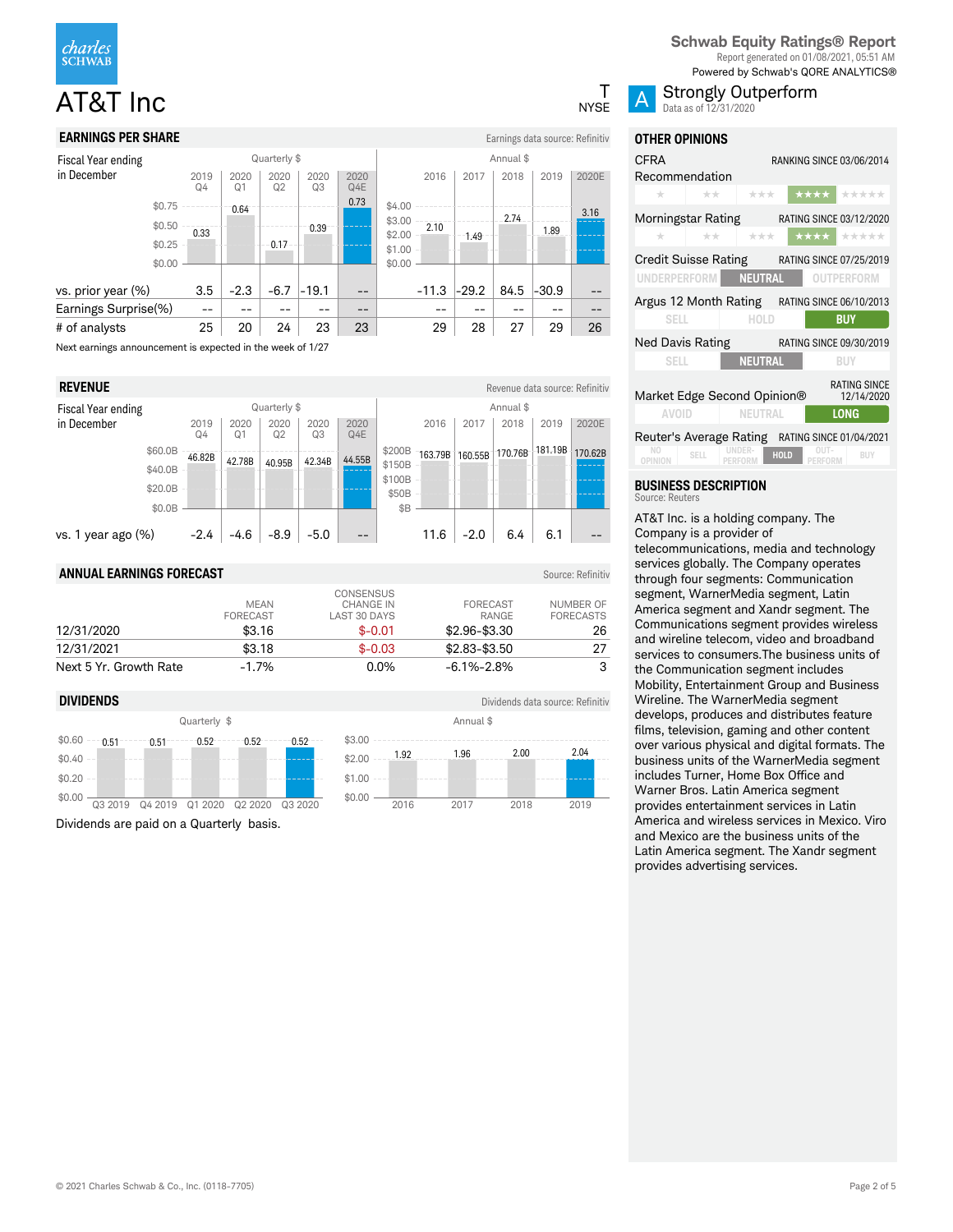

## **NEWS HEADLINES**

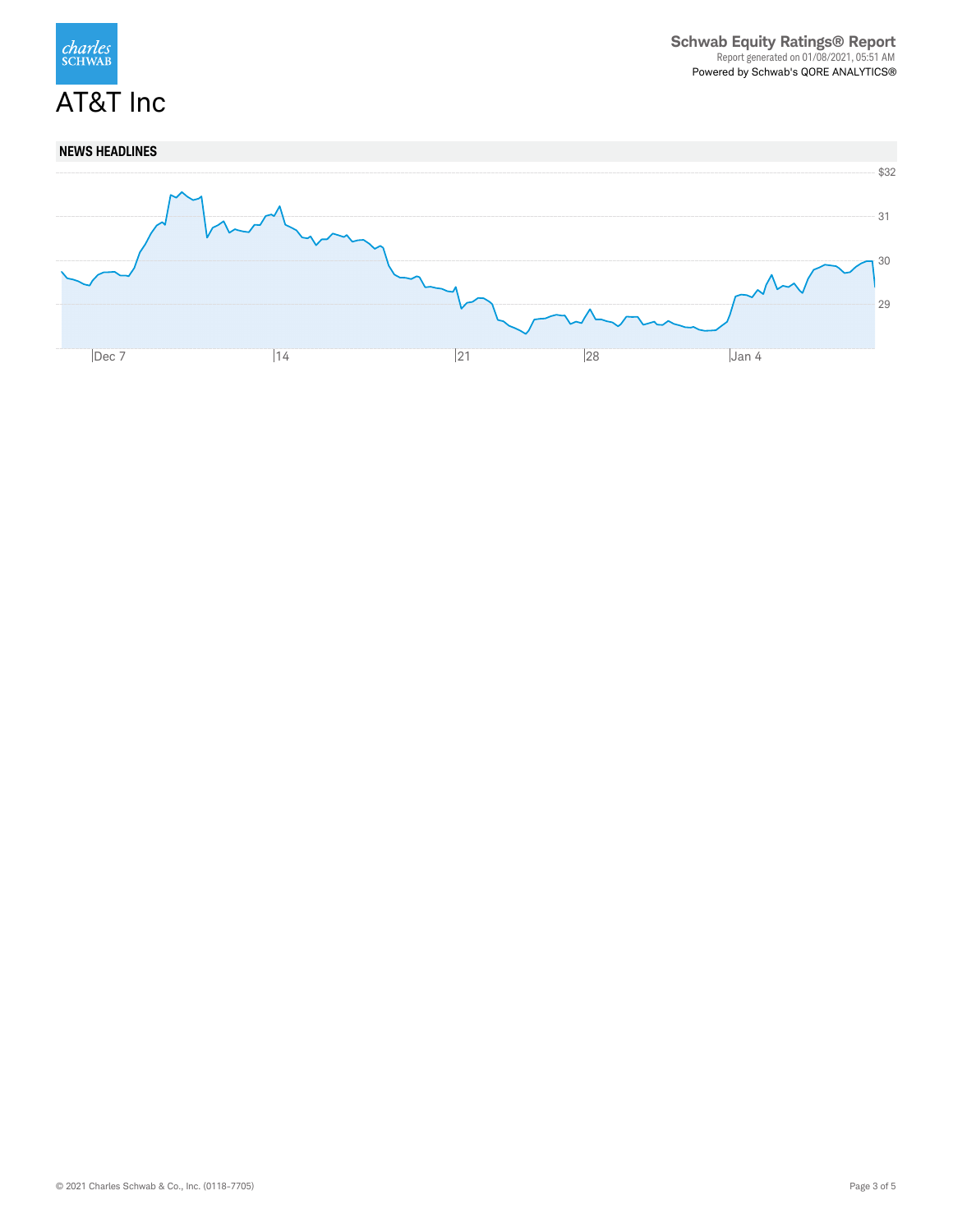

### **IMPORTANT DISCLOSURES FOR T**

- **IB2** Schwab or its affiliates has received compensation for investment banking services from this company in the past 12 months.
- **CR2** This company is, or during the past 12 months prior to distribution was, a client of Schwab. The type of services provided were: non-investment banking securities-related.

**Regulation Analyst Certification:** The views expressed in this research report accurately reflect Schwab's quantitative research model, and no part of Schwab's compensation was, is or will be, directly or indirectly, related to the specific recommendations or views disclosed in the research report.

Note the Price Chart in the disclosures of this report which shows the rating and price history over applicable periods for this stock, including if and when coverage was terminated or suspended.

Within the previous 12 months, the percentage of companies that have a Schwab Equity Rating and for which Schwab has provided investment banking services are as follows:

- 5.55% in Buy Category (Schwab Equity Ratings and Schwab Equity Ratings International of A or B)
- 3.7% in Hold Category (Schwab Equity Ratings and Schwab Equity Ratings International of C)
- 1.5% in Sell Category (Schwab Equity Ratings and Schwab Equity Ratings International of D or F)



Schwab Equity Rating History for T



### **SCHWAB EQUITY RATINGS MEANING AND DISTRIBUTION**

Schwab Equity Ratings are assigned to approximately 3000 U.S.-traded stocks. The Schwab Equity Ratings model universe is generally composed of the combined set of stocks in the Russell Investments' ("Russell") 3000 Index and the Standard & Poor's ("S&P") 500. Additional universe coverage may be incorporated from time to time. The explanation and table below are included to assist you in using Schwab Equity Ratings as one component of your own research to evaluate stocks and investment opportunities.

Schwab rates stocks using a scale of A/B/C/D/F. Schwab's outlook is that "A" rated stocks, on average, will strongly outperform and "F" rated stocks, on average, will strongly<br>underperform the equities market over the next a wide variety of investment criteria from five broad categories: Growth, Quality, Sentiment, Stability and Valuation. This approach attempts to gauge investor expectations since stock prices tend to move in the same direction as changes in investor expectations. Stocks with low and potentially improving investor expectations tend to receive the best Schwab Equity Ratings ("A" or "B" ratings), while stocks with high and potentially falling investor expectations tend to receive the worst Schwab Equity Ratings ("D" or "F" ratings). Schwab may update the Schwab Equity Ratings methodology.

### **Schwab Equity Ratings Distribution**

| Schwab               | Percentile                  |                     | 12 Month                   | General                        |
|----------------------|-----------------------------|---------------------|----------------------------|--------------------------------|
| <b>Equity Rating</b> | <b>Ranking Distribution</b> | <b>Distribution</b> | <b>Return Outlook</b>      | <b>Buv/Hold/Sell Guidance*</b> |
|                      | $-10$                       | Top 10%             | <b>Strongly Outperform</b> | Buv                            |
|                      | $-30$                       | Next 20%            | Outperform                 | Buy                            |
|                      | $31 - 70$                   | Next 40%            | Marketperform              | Hold                           |
|                      | 71 - 90                     | Next 20%            | Underperform               | Sell                           |
|                      | $91 - 100$                  | Bottom 10%          | Strongly Underperform      | Sell                           |

\*The general buy/hold/sell guidance is relative to other rated equities only. Before considering whether to take any action, an investor should consider whether equities generally are performing well in comparison to other asset classes and whether other equities in the same sector or category with the same or better rating may be more appropriate.

#### **Investment Rating Explanation**

**A (Strongly Outperform):** If an investor is looking to add a stock to his or her portfolio, "A" rated stocks may be the best candidates for consideration.

**B (Outperform):** An investor looking to add a stock to his or her portfolio might also consider a "B" rated stock, though preference should be given to "A" rated stocks.

**C (Marketperform):** An investor would not usually consider a "C" rated stock for purchase. An investor holding a "C" rated stock in his or her portfolio should consider continuing to hold the stock, and might monitor the stock's ongoing performance and compare the potential benefits of owning a stock with higher ratings.

**D** (Underperform): An investor holding a "D" rated stock should consider whether it is appropriate to continue to hold that stock in his or her portfolio. An investor would not usually consider a "D" rated stock for purchase.

**F (Strongly Underperform):** An investor holding an "F" rated stock should consider whether it is appropriate to eliminate that stock from his or her portfolio. An investor would not usually consider an "F" rated stock for purchase.

Percentile Rankings Explanation: Each of the approximately 3,000 stocks rated in the Schwab Equity Ratings U.S. universe is given a composite score that is derived from the research factors used in the Schwab Equity Ratings model. Once the stock's composite score, which includes all research factor scores, is calculated, the universe of rated stocks is divided into percentiles ranging from 1 to 100. The lowest percentile rankings represent the best Schwab Equity Rating Model scores and correspond to the best letter grades. For example, in a universe of 1000 stocks, the top 10 stocks would receive a percentile ranking of 1 and the bottom 10 stocks would receive a percentile ranking of 100. Stocks ranked in percentile groups 1-10 are rated "A" and those in percentile groups 11-30 are rated "B", and so forth.